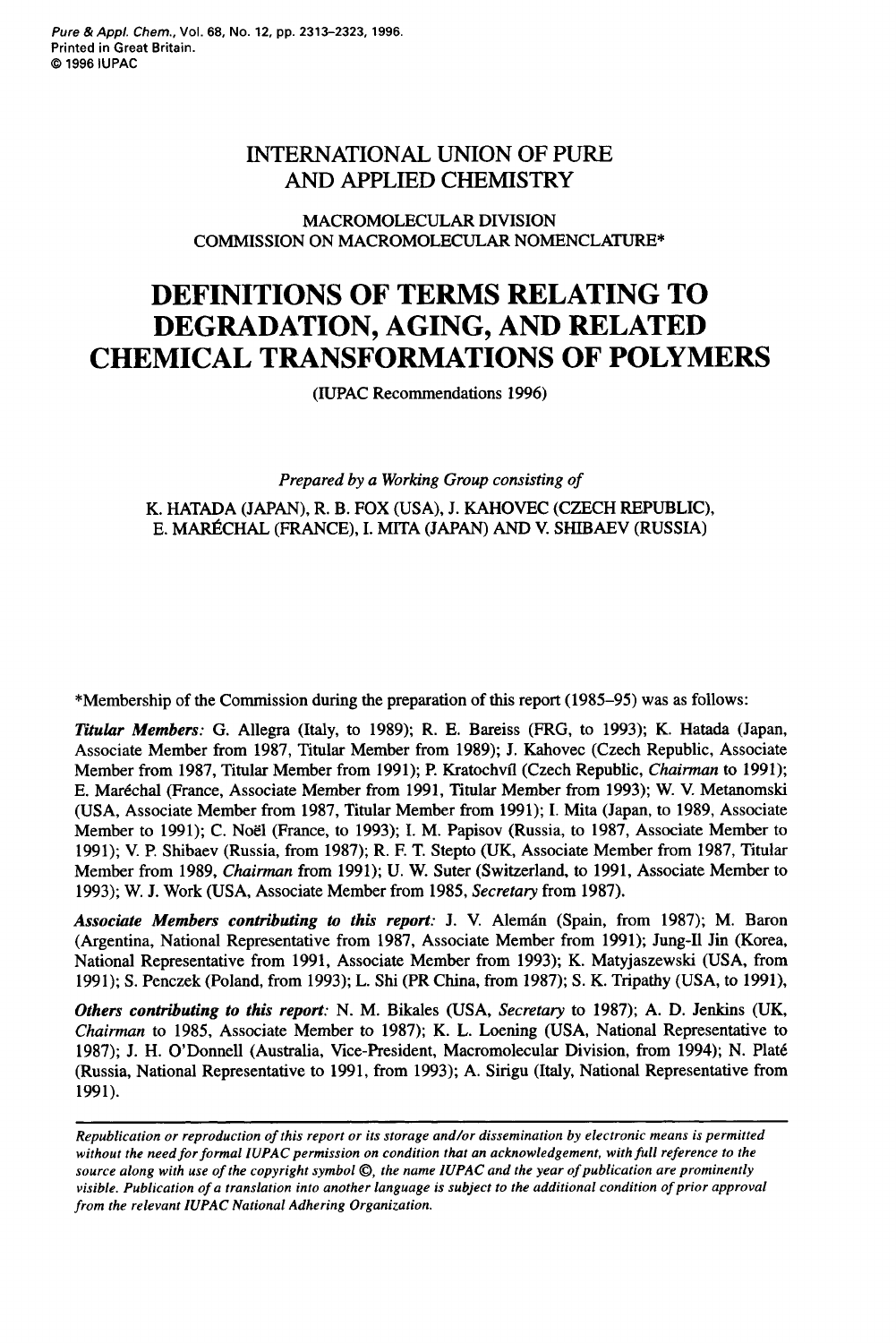# **Definitions of terms relating to degradation, aging, and related chemical transformations of polymers (IUPAC Recommendations 1996)**

*Abstract:* Chemical reactions of polymers are very important from the points of view of chemical modifications of polymers to improve properties and changes in structure and physico-chemical properties in the course of synthesis, processing, application or the action of chemicals or microorganisms. However, terminology has developed only on *ad hoc* bases in different professional communities. Hence, **this** document presents an alphabetical list of terms relating to degradation, aging, and related chemical transformations of polymers, and defines a self-consistent terminology for the field to aid communication and avoid confusion. Some of the general definitions are modified by one or more prefixes or adjectives describing type or cause. Definitions of basic terms such **as** aging, degradation, and stability have notes appended relating to specific cases. **Thus,** for example, definitions of different **types** of aging (such **as** artificial, cosmic, ground, or radiation aging) are covered by notes under the general term "aging". Adjective-modified terms that are frequently used by themselves **are** defined separately; biodegradation, photostabilizer, and chainterminating antioxidant **are** typical examples. *An* index is appended at the end of the document for the reader's convenience.

#### **INTRODUCTION**

Chemical reactions of polymers **are** of great importance. First, chemical modifications of polymers have been used widely to improve their properties. Second, owing to physical and chemical factors such **as**  abrasion, heat, light, radiation, or the action of chemicals or micro-organisms, all polymers tend to undergo spontaneous changes in structure and physico-chemical properties in the course of synthesis, processing and application. These types of transformations are extremely important from economic and environmental points of view; however, their terminology has developed only on an ad *hoc* basis and the development of a self-consistent terminology for the field will greatly aid communication and alleviate confusion.

This document presents an alphabetical list of terms relating to degradation, aging, and related chemical transformations of polymers; an index is appended. The general definitions in this document are often modified by one or more prefixes or adjectives describing type or cause. Thus, definitions of basic terms (such **as** aging, degradation, and stability) have notes appended relating to specific cases. For example, artificial, cosmic, ground, and radiation aging are covered by notes under the general term "aging". Prefix- or adjective-modified terms that are frequently used by themselves are defined separately; biodegradation, photostabilizer, and chain-terminating antioxidant are typical examples.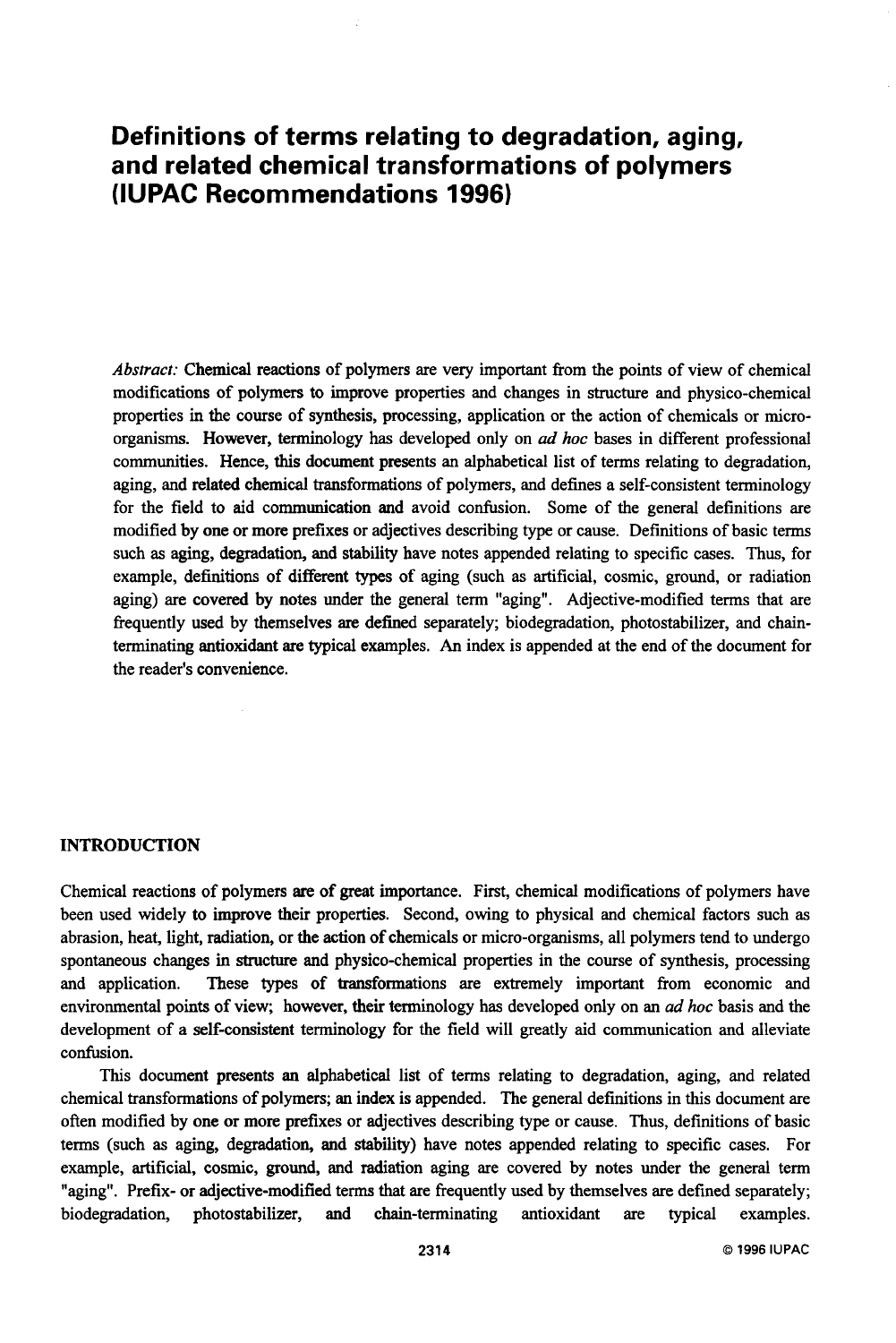|                | Term       | Definition                                                                                                                                                                                                                                                                                                                                                                                                                                                                                                                                                                                                                                                                                                                                                                                                                                                                                                                                                                                               |  |
|----------------|------------|----------------------------------------------------------------------------------------------------------------------------------------------------------------------------------------------------------------------------------------------------------------------------------------------------------------------------------------------------------------------------------------------------------------------------------------------------------------------------------------------------------------------------------------------------------------------------------------------------------------------------------------------------------------------------------------------------------------------------------------------------------------------------------------------------------------------------------------------------------------------------------------------------------------------------------------------------------------------------------------------------------|--|
| 1              | ablation   | Removal of surface layers of polymers through heat<br>generated by external forces, such as by the action of<br>high-speed hot-gas flow or a laser beam.                                                                                                                                                                                                                                                                                                                                                                                                                                                                                                                                                                                                                                                                                                                                                                                                                                                 |  |
| $\overline{c}$ | ablator    | A substance that forms a protective surface on a space<br>craft or a missile, and is consumed in an ablation process.                                                                                                                                                                                                                                                                                                                                                                                                                                                                                                                                                                                                                                                                                                                                                                                                                                                                                    |  |
| 3              | abrasion   | Removal of surface material from a solid, particularly<br>through the frictional action of solids, liquids, or gases.                                                                                                                                                                                                                                                                                                                                                                                                                                                                                                                                                                                                                                                                                                                                                                                                                                                                                    |  |
| 4              | aging      | Processes that occur in a polymeric material during a<br>specified period of time, and that usually result in<br>changes in physical and/or chemical structure and the<br>values of the properties of the material.                                                                                                                                                                                                                                                                                                                                                                                                                                                                                                                                                                                                                                                                                                                                                                                      |  |
|                |            | <b>Notes</b><br>1. Thermodynamic processes that produce reversible<br>changes in the physical structure of a polymeric<br>material are termed physical aging.<br>2. If desired, the term aging may be qualified.<br>For<br>example, aging by the action of water or aqueous<br>solutions is termed aqueous aging; aging by the direct<br>or indirect effect of living organisms is termed<br>biologically-induced aging; aging in extraterrestrial<br>space or under conditions that simulate outer-space is<br>termed cosmic aging; aging through contact with<br>ground or soil is termed underground aging; aging<br>caused by the action of an oxidizing agent, especially<br>oxygen, is termed oxidative aging; aging induced by<br>the combined action of light and oxygen is termed<br>photo-oxidative aging, by the action of heat and<br>oxygen thermo-oxidative aging, by the action of heat<br>alone thermal aging, and by the action of visible or<br>ultraviolet light photochemical aging. |  |
| 5              | antagonism | The opposing action of two or more agents that results in<br>an effect smaller than would be expected from the                                                                                                                                                                                                                                                                                                                                                                                                                                                                                                                                                                                                                                                                                                                                                                                                                                                                                           |  |

*Note*  Used especially for antioxidants and stabilizers.

individual action of each.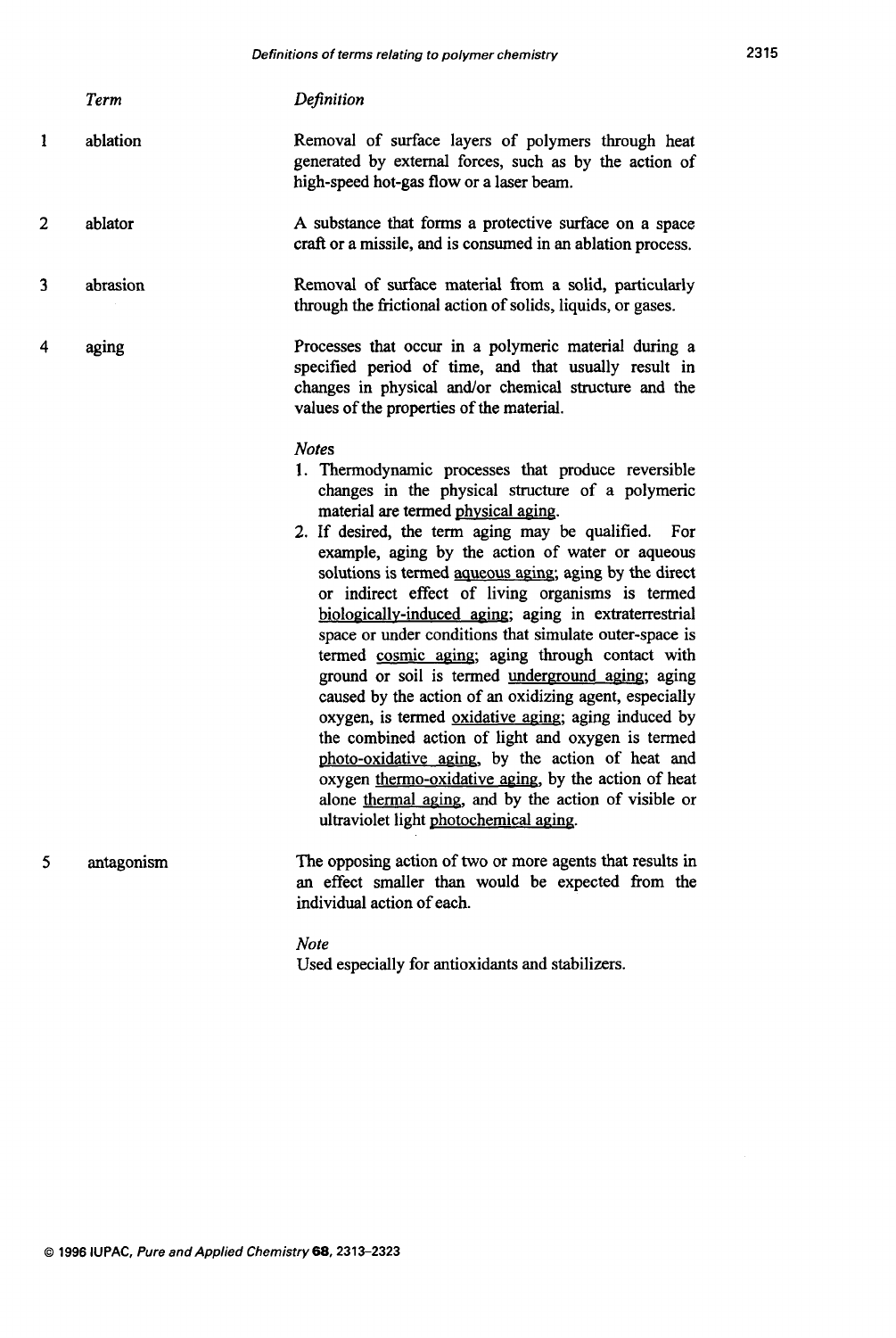| 2316 |                                  | <b>COMMISSION ON MACROMOLECULAR NOMENCLATURE</b>                                                                                                                                                                                 |
|------|----------------------------------|----------------------------------------------------------------------------------------------------------------------------------------------------------------------------------------------------------------------------------|
| 6    | anti-fatigue agent               | An agent used to inhibit the fatigue of a polymer.                                                                                                                                                                               |
| 7    | antioxidant                      | A substance that inhibits or retards oxidation.                                                                                                                                                                                  |
|      |                                  | <b>Notes</b><br>1. Antioxidants acting under specified conditions may be<br>thermal<br>referred<br>to<br>as<br>antioxidants,<br>photo-<br>antioxidants, mechano-antioxidants, etc.<br>2. See also chain-terminating antioxidant. |
| 8    | antiradiant                      | An additive that protects a polymer against ionizing<br>radiation.                                                                                                                                                               |
| 9    | ashing                           | A process in which a polymer is burned to a powdery<br>residue.                                                                                                                                                                  |
| 10   | autoxidation                     | Oxidation in which the intermediate products increase the<br>rate of reaction.                                                                                                                                                   |
|      |                                  | <b>Note</b><br>Autoxidation is usually the result of chain-reaction with<br>air or oxygen, and the intermediate products are usually<br>peroxidic in nature.                                                                     |
| 11   | biodegradation                   | Degradation of a polymeric material caused, at least in<br>part, by a biological process.                                                                                                                                        |
|      |                                  | <b>Notes</b><br>1. See also degradation.<br>2. Usually biodegradation takes place through enzymatic<br>processes resulting from the action of bacteria or<br>fungi.<br>3. Biodegradation of a polymer is sometimes desirable.    |
| 12   | carbonization                    | Transformation of an organic polymer into a material that<br>consists largely of carbon.                                                                                                                                         |
| 13   | chain-terminating<br>antioxidant | An antioxidant capable of interrupting autoxidation by<br>reacting with the propagating free radicals to form<br>inactive products or products of reduced activity.                                                              |
|      |                                  | <b>Note</b><br>Chain-breaking antioxidant is also used as a synonym for<br>chain-terminating antioxidant.                                                                                                                        |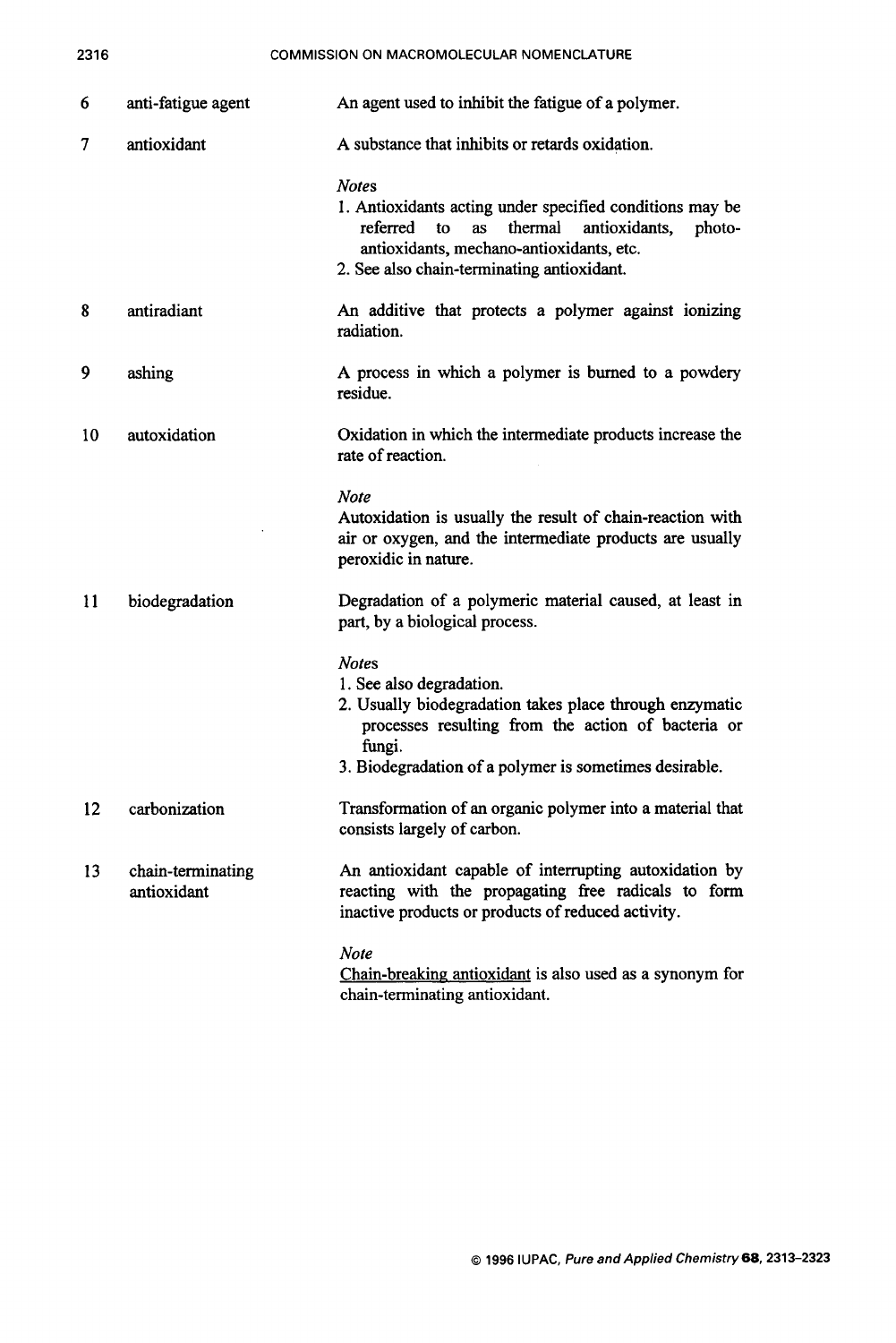| 14 | cracking    | The formation of cracks in a polymeric material.                                                                                                                                                                                                                                                                                                                                                                                                                                                                                                                                                                                                                                                                                                                                                                              |  |  |  |
|----|-------------|-------------------------------------------------------------------------------------------------------------------------------------------------------------------------------------------------------------------------------------------------------------------------------------------------------------------------------------------------------------------------------------------------------------------------------------------------------------------------------------------------------------------------------------------------------------------------------------------------------------------------------------------------------------------------------------------------------------------------------------------------------------------------------------------------------------------------------|--|--|--|
|    |             | <b>Notes</b><br>1. Cracking by the action of chemicals, ozone, oxidizing<br>(liquid),<br>solvent<br>ultraviolet<br>or<br>other<br>agent,<br>radiation<br>chemical<br>electromagnetic<br>is<br>termed<br>cracking, ozone cracking, oxidative cracking, solvent<br>radiation cracking,<br>cracking, UV cracking or<br>respectively.<br>2. See also environmental stress cracking.                                                                                                                                                                                                                                                                                                                                                                                                                                               |  |  |  |
| 15 | crazing     | Formation of cavities, when a polymer is stressed, which<br>contain load-bearing fibrils spanning the gap between the<br>surfaces of each cavity.                                                                                                                                                                                                                                                                                                                                                                                                                                                                                                                                                                                                                                                                             |  |  |  |
|    |             | <b>Note</b><br>One of the dimensions of a cavity is usually less than a<br>few micrometers.                                                                                                                                                                                                                                                                                                                                                                                                                                                                                                                                                                                                                                                                                                                                   |  |  |  |
| 16 | degradation | Chemical changes in a polymeric material that result in<br>undesirable changes in the values of in-use properties of<br>the material.                                                                                                                                                                                                                                                                                                                                                                                                                                                                                                                                                                                                                                                                                         |  |  |  |
|    |             | <b>Notes</b><br>1. In some cases, degradation is accompanied by a<br>lowering of molecular weight.<br>2. Causes of degradation may be specified by prefixes or<br>by adjectives preceding the term degradation. For<br>example, degradation caused by exposure to visible or<br>light<br>is<br>ultraviolet<br>termed<br>photodegradation;<br>degradation induced by the action of oxygen or by the<br>combined action of light and oxygen is termed<br>oxidative degradation or photo-oxidative degradation,<br>respectively; degradation induced by the action of<br>heat or by the combined effect of chemical agents and<br>heat is termed thermal degradation or thermochemical<br>degradation, respectively; degradation induced by the<br>combined action of heat and oxygen is termed<br>thermo-oxidative degradation. |  |  |  |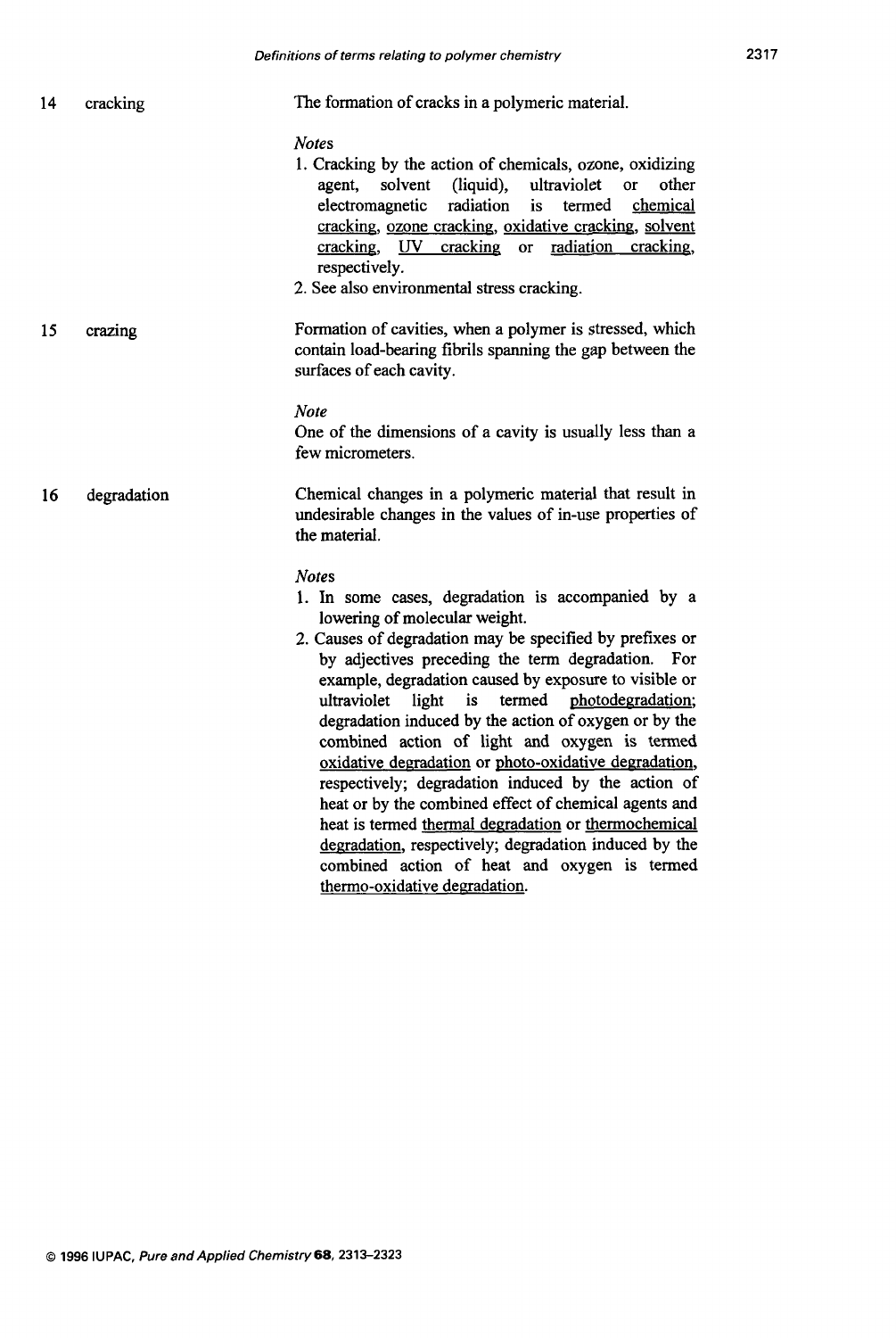| 2318 | COMMISSION ON MACROMOLECULAR NOMENCLATURE |                                                                                                                                                                                                                                                                                                                      |  |  |
|------|-------------------------------------------|----------------------------------------------------------------------------------------------------------------------------------------------------------------------------------------------------------------------------------------------------------------------------------------------------------------------|--|--|
| 17   | denaturation                              | A change in the native conformation of proteins or<br>nucleic acids resulting in loss of their biological activity.                                                                                                                                                                                                  |  |  |
|      |                                           | Note<br>Denaturation is caused by factors such as heating, change<br>in pH, or treatment with chemicals.                                                                                                                                                                                                             |  |  |
| 18   | durability                                | The ability of a polymeric material to retain the values of<br>its properties under specified conditions.                                                                                                                                                                                                            |  |  |
| 19   | environmental stress<br>cracking          | Cracking caused by the combined actions of (i)<br>mechanical stress and (ii) chemical agents or radiation or<br>both.                                                                                                                                                                                                |  |  |
|      |                                           | <b>Notes</b><br>1. Environmental stress cracking is also called stress<br>cracking.<br>2. See also cracking.                                                                                                                                                                                                         |  |  |
| 20   | environmentally degradable<br>polymer     | A polymer that can be degraded by the action of the<br>environment, through, for example, air, light, heat, or<br>micro-organisms.                                                                                                                                                                                   |  |  |
|      |                                           | <b>Notes</b><br>1. The degradation of an environmentally degradable<br>polymer after use is sometimes desirable.<br>2. A controlled-degradable polymer is a polymer<br>designed to degrade into products at a predictable rate.<br>Such products are usually of lower molecular weight<br>than the original polymer. |  |  |
| 21   | fatigue                                   | The process of progressive, localized, permanent,<br>structural change occurring in a material subjected to<br>fluctuating external stimuli.                                                                                                                                                                         |  |  |
|      |                                           | Note<br>Mechanical stimuli such as stresses and strains may<br>produce cracks or fracture in a material. Loss of function<br>of a photo-chromic material resulting from cyclic<br>irradiation may also be considered fatigue.                                                                                        |  |  |
| 22   | fire retardant                            | An additive that increases the fire resistance of a material.                                                                                                                                                                                                                                                        |  |  |
|      |                                           | <b>Notes</b><br>1. A fire retardant is sometimes called a flame retardant.<br>2. The ability of a material to resist fire is called fire<br>retardancy or flame retardancy.                                                                                                                                          |  |  |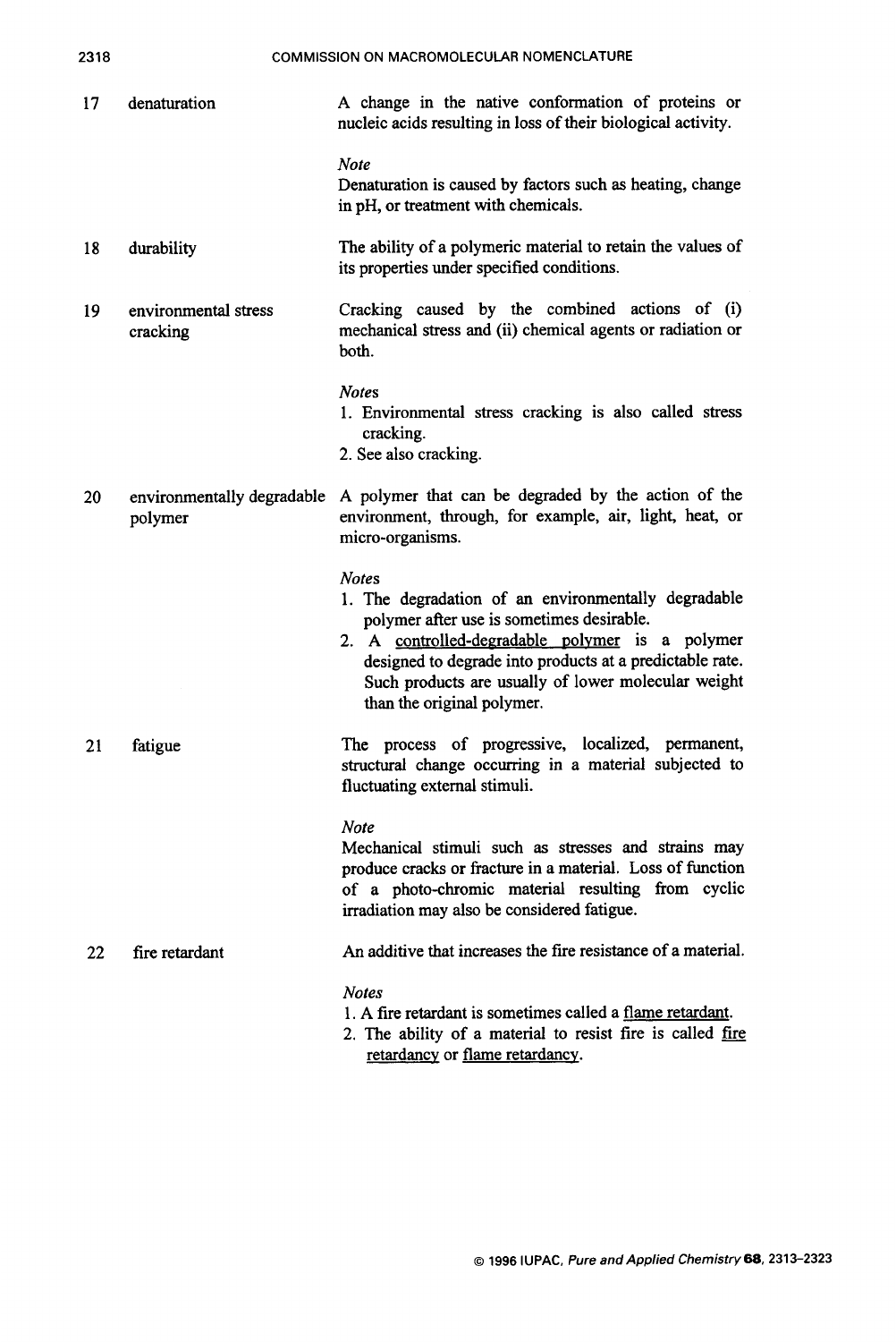| 23 | heat endurance      | The ability of a polymer to retain its function under the<br>application of heat.                                                                                                                                                                        |  |  |
|----|---------------------|----------------------------------------------------------------------------------------------------------------------------------------------------------------------------------------------------------------------------------------------------------|--|--|
| 24 | inhibitor           | A substance that stops a chemical reaction.                                                                                                                                                                                                              |  |  |
|    |                     | <b>Notes</b><br>1. See also retarder.<br>2. In a general chemical terminology, the term inhibitor is<br>defined as "a substance that diminishes the rate of a<br>reaction"<br>(IUPAC Compendium<br>chemical<br>οf<br>Chemical Terminology, 1987, p.199). |  |  |
| 25 | lifetime            | The time during which a polymer keeps a fraction of its<br>original property values to such an extent to be useful in<br>an intended application.                                                                                                        |  |  |
| 26 | metal deactivator   | A complexing agent that deactivates or reduces the ability<br>of metal ions to initiate or to catalyze the degradation of a<br>polymer.                                                                                                                  |  |  |
| 27 | peroxidation        | The process of the formation of a hydroperoxide or<br>peroxide by oxidation.                                                                                                                                                                             |  |  |
| 28 | peroxide decomposer | agent that transforms peroxides into<br>stable<br>An<br>compounds without the formation of free radicals.                                                                                                                                                |  |  |
|    |                     | <b>Note</b><br>A decomposer for hydroperoxides is termed<br>a<br>hydroperoxide decomposer.                                                                                                                                                               |  |  |
| 29 | photosensitizer     | A substance that permits or enhances the initiation of a<br>photochemical reaction.                                                                                                                                                                      |  |  |
|    |                     | <b>Note</b><br>The process involved is called photosensitization.                                                                                                                                                                                        |  |  |
| 30 | photostabilizer     | additive used<br>to<br>protect<br>polymer<br>from<br>An<br>a<br>photodegradation.                                                                                                                                                                        |  |  |
|    |                     | <b>Note</b><br>A photostabilizer is also called light stabilizer or<br>photoprotective agent.                                                                                                                                                            |  |  |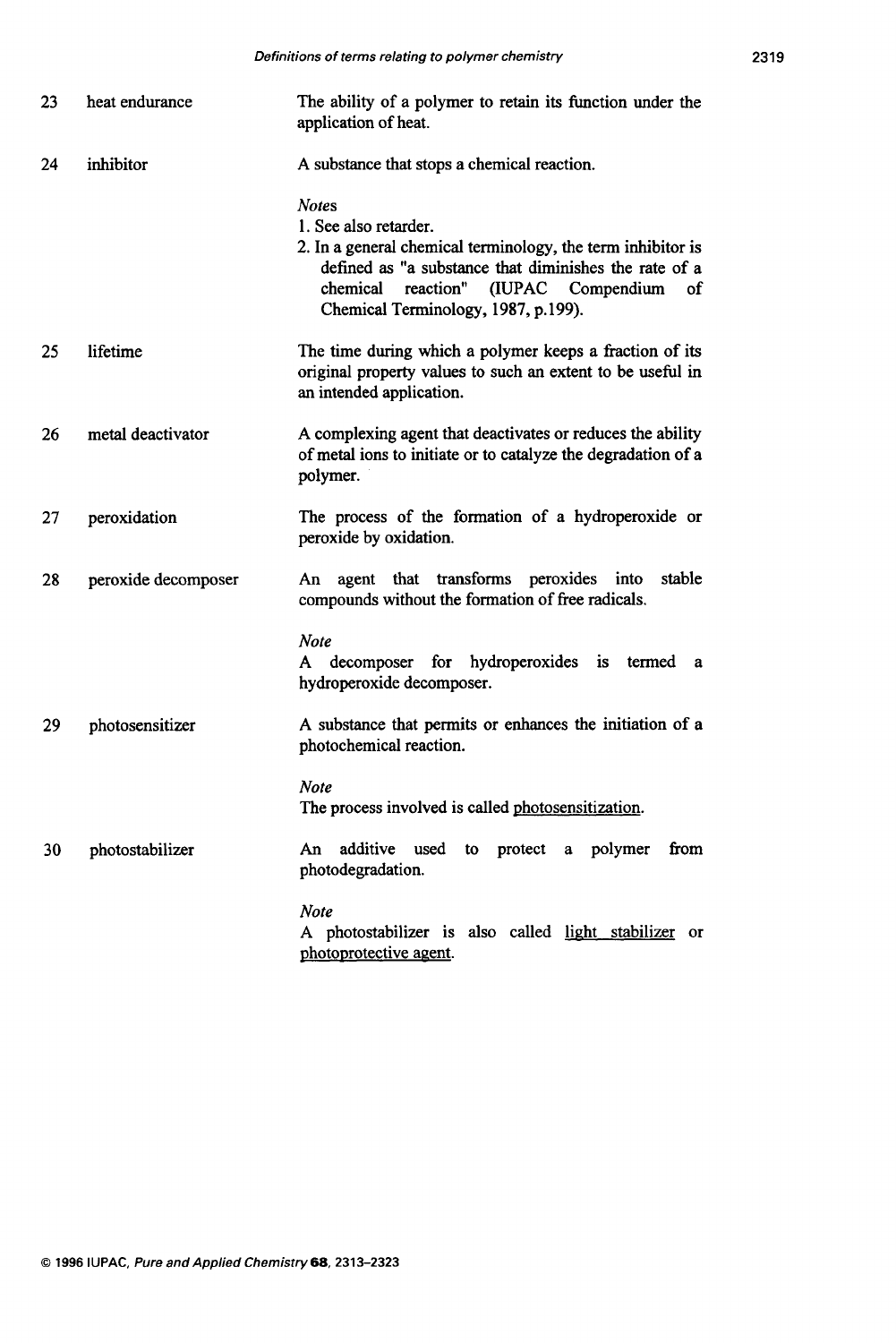| 31 | pyrolysis |
|----|-----------|
|----|-----------|

Thermolysis, usually associated with exposure to a high temperature.

#### *Notes*

- **1.** IUPAC Compendium of Chemical Terminology, **1987,**  p.324.
- **2.** Thermolvsis is defined **as** the uncatalyzed cleavage of one or more covalent bonds resulting from exposure of the compound to an elevated temperature, or a process in which such cleavage is an essential part (IUPAC Compendium of Chemical Terminology, **1987,** p.424).
- 3. Self-sustained pyrolysis in which the reaction is sufficiently supported, once initiated, by the exothermic heat of reaction is termed auto-pyrolysis.

A substance that decreases the rate of a reaction.

#### *Note*

See also inhibitor.

A substance that permits or enhances the initiation of chemical change in a polymeric material.

The ability of a polymer to maintain the values of its properties over a specified period of time.

#### Note

**Particular** types of stability may be specified by adjectives preceding the term "stability". For example, the ability of a polymer to resist biologically induced aging or biodegradation is termed bioloeical stability; the ability of a polymer to resist the action of chemicals, light, ionizing radiation, or heat is termed chemical stability, photostability, radiation stability, or thermal stability (or thermostability), respectively; the ability of a polymer to resist oxidation is termed oxidative stability; the ability of a polymer to resist to the combined action of light and oxygen or oxygen and heat is termed photooxidative stability or thermo-oxidative stability, respectively.

**32** retarder

**33** sensitizer

34 stability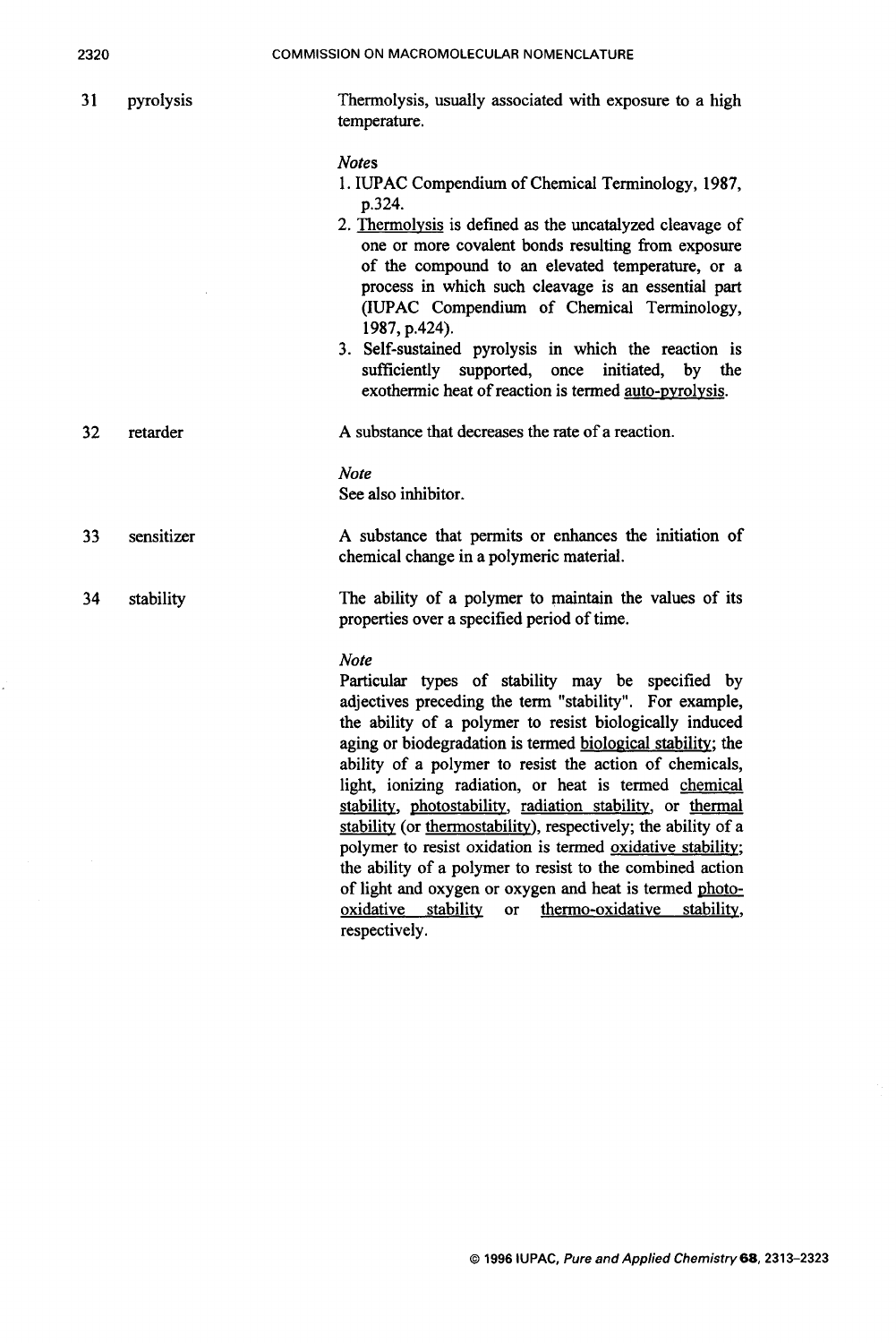| 35 | stabilization | Treatment of a polymer to improve its stability.                                                                                                                                                                                                                                                                                                                            |  |  |
|----|---------------|-----------------------------------------------------------------------------------------------------------------------------------------------------------------------------------------------------------------------------------------------------------------------------------------------------------------------------------------------------------------------------|--|--|
|    |               | <b>Notes</b><br>1. Stabilization by introducing certain additives to a<br>polymer or by modifying the chemical structure of<br>polymer molecules may be termed chemical stabilization.<br>Stabilization achieved through physical (e.g.<br>2.<br>mechanical or thermal) treatment may be termed physical<br>stabilization.                                                  |  |  |
| 36 | stabilizer    | An additive that increases the stability of a polymer.                                                                                                                                                                                                                                                                                                                      |  |  |
|    |               | <b>Note</b><br>Additives used for specific purposes are termed UV<br>stabilizers, photostabilizers, thermal stabilizers, etc.                                                                                                                                                                                                                                               |  |  |
| 37 | weak link     | The chemical bond in the main chain of a polymer<br>molecule that is most susceptible to scission.                                                                                                                                                                                                                                                                          |  |  |
| 38 | wear          | Loss or deterioration of a polymer due to continued use,<br>friction, or exposure to other natural destructive agencies.                                                                                                                                                                                                                                                    |  |  |
|    |               | <b>Note</b><br>See also abrasion. Wear due to frictional action may be<br>termed abrasive wear.                                                                                                                                                                                                                                                                             |  |  |
| 39 | weathering    | Exposure of a polymeric material to a natural or<br>simulated environment.                                                                                                                                                                                                                                                                                                  |  |  |
|    |               | <b>Notes</b><br>1. Weathering results in changes in appearance or<br>mechanical properties.<br>2. Weathering in which the rate of change has been<br>artificially increased is termed accelerated weathering.<br>Weathering in a simulated environment is termed<br>artificial weathering.<br>3. The ability of a polymer to resist weathering is termed<br>weatherability. |  |  |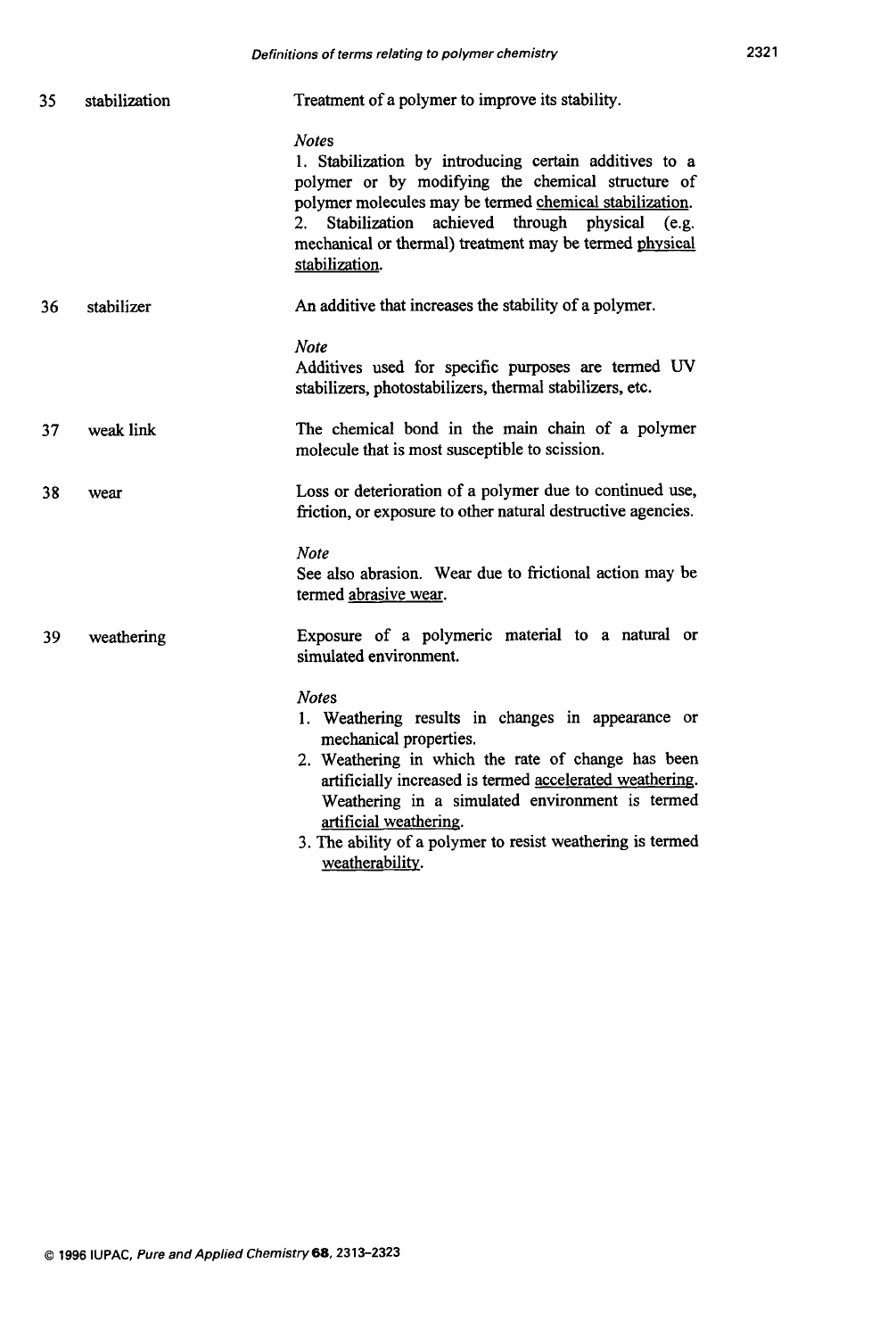## **INDEX**

| <b>Terms</b>                  | page |                                    |      |
|-------------------------------|------|------------------------------------|------|
| ablation                      | 2315 | degradation                        | 2317 |
| ablator                       | 2315 | bio-                               | 2316 |
| abrasion                      | 2315 | oxidative                          | 2317 |
| abrasive wear                 | 2321 | photo-                             | 2317 |
| accelerated weathering        | 2321 | photo-oxidative                    | 2317 |
| aging                         | 2315 | thermal                            | 2317 |
| aqueous                       | 2315 | thermochemical                     | 2317 |
| biologically-induced          | 2315 | thermo-oxidative                   | 2317 |
| cosmic                        | 2315 | denaturation                       | 2318 |
| oxidative                     | 2315 | durability                         | 2318 |
| photochemical                 | 2315 |                                    |      |
| photo-oxidative               | 2315 | environmental stress cracking      | 2318 |
| physical                      | 2315 | environmentally degradable polymer | 2318 |
| thermal                       | 2315 |                                    |      |
| thermo-oxidative              | 2315 | fatigue                            | 2318 |
| underground                   | 2315 | fire retardancy                    | 2319 |
| antagonism                    | 2315 | fire retardant                     | 2318 |
| anti-fatigue agent            | 2316 | flame retardancy                   | 2319 |
| antioxidant                   | 2316 | flame retardant                    | 2319 |
| chain-breaking                | 2317 |                                    |      |
| chain-terminating             | 2316 | heat endurance                     | 2319 |
| antiradiant                   | 2316 |                                    |      |
| artificial weathering         | 2321 | inhibitor                          | 2319 |
| aqueous aging                 | 2315 |                                    |      |
| ashing                        | 2316 | lifetime                           | 2319 |
| auto-pyrolysis                | 2320 | light stabilizer                   | 2320 |
| autoxidation                  | 2316 |                                    |      |
|                               |      | metal deactivator                  | 2319 |
| biodegradation                | 2316 |                                    |      |
| biologically-induced aging    | 2315 | oxidative aging                    | 2315 |
| biological stability          | 2320 | photo-                             | 2315 |
|                               |      | thermo-                            | 2315 |
| carbonization                 | 2316 | oxidative cracking                 | 2317 |
| chain-breaking antioxidant    | 2317 | oxidative degradation              | 2317 |
| chain-terminating antioxidant | 2316 | oxidative stability                | 2320 |
| chemical cracking             | 2317 | photo-                             | 2321 |
| chemical stability            | 2320 | thermo-                            | 2321 |
| chemical stabilization        | 2321 | ozone cracking                     | 2317 |
| controlled-degradable polymer | 2318 |                                    |      |
| cosmic aging                  | 2315 | peroxidation                       | 2319 |
| cracking                      | 2317 | peroxide decomposer                | 2319 |
| chemical                      | 2317 | photochemical aging                | 2315 |
| environmental stress          | 2318 | photodegradation                   | 2317 |
| oxidative                     | 2317 | photo-oxidative aging              | 2315 |
| ozone                         | 2317 | photo-oxidative degradation        | 2317 |
| radiation                     | 2317 | photo-oxidative stability          | 2321 |
| solvent                       | 2317 | photoprotective agent              | 2320 |
| <b>UV</b>                     | 2317 | photosensitization                 | 2319 |
| crazing                       | 2317 | photosensitizer                    | 2319 |
|                               |      |                                    |      |